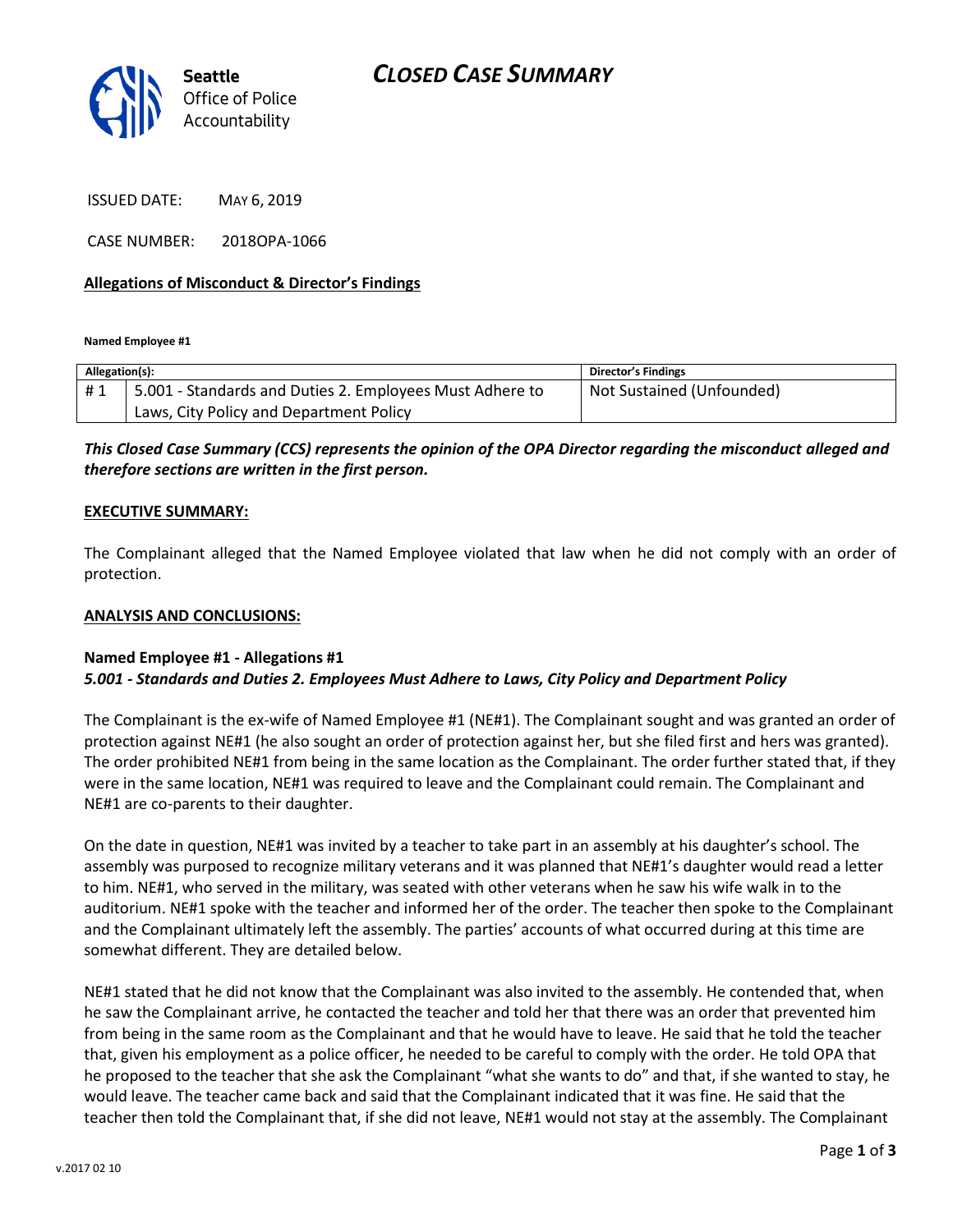

# *CLOSE CASE SUMMARY*

OPA CASE NUMBER: 2018OPA-1066

then left. NE#1 was later contacted by the Kent Police Department (KPD) and he was informed that the Complainant made a criminal complaint against him. He worked with his attorney to obtain a statement from the school to ensure that he was not found to have committed a violation of the order.

The Complainant stated that she came to the school because she was also invited to the assembly. She said that, when she arrived, she saw the Complainant. She stated that he saw her too, but that he did not speak with the teacher until one or two minutes later. She told OPA that she did not know what they discussed. She recalled that the teacher came over to her and asked her to watch from outside of the auditorium. She did so. She contended that this was not the first time that NE#1 had violated the order. She believed that he was not arrested or charged due to his status as a police officer.

The teacher wrote a statement in the aftermath of the incident. Her statement was largely consistent with NE#1's account. Notably, she asserted that she informed the Complainant that NE#1 stated that he had to leave the auditorium if the Complainant was present. She wrote that the Complainant stated that it was fine, but recounted that she again told the Complainant that, if she stayed, NE#1 would leave. She indicated that the Complainant then offered to leave and did so. OPA also conducted an interview of the teacher. The teacher repeated the content of her written statement. She added, however, that she asked the Complainant: "would you mind not staying?" She told OPA that, after she said that to the Complainant, the Complainant agreed to leave.

As discussed above, the Complainant made a complaint to the KPD. OPA interviewed the KPD investigator. He stated that he determined that both NE#1 and the Complainant had been invited to the assembly and that neither knew that the other was going to be there. He stated that NE#1 spoke with the teacher and told her that he needed to leave if the Complainant was there. He recounted that the teacher then asked the Complainant whether she would leave, and the Complainant did so. The KPD investigator told OPA that he informed the Complainant that he would not arrest NE#1, but that he would write a report and forward the report to the prosecutor. The KPD investigator did so, and the prosecutor declined to file criminal charges against NE#1.

SPD Policy 5.001-POL-2 requires that employees adhere to laws, City policy, and Department policy.

It is undisputed that there was an order of protection in place at the time of the incident. It is further undisputed that the order prohibited NE#1 from being in the same location as the Complainant and instructed that, if they were in the same location, NE#1 was required to leave. Here, NE#1 and the Complainant were in the same location; however, the Complainant left, not NE#1. When this occurred and NE#1 remained in the auditorium, he technically acted contrary to the plain language of the order. Notably, the order contains no exceptions or language that permits NE#1 to negotiate, whether by himself or through a proxy, the Complainant leaving a shared space and he remaining.

The above being said and even though I conclude that NE#1 technically acted contrary to the order, I do not believe that he violated policy. I reach this conclusion for three main reasons. First, the weight of the evidence supports NE#1's assertion that he did not ask the Complainant to leave or request that the teacher ask the Complainant to leave. It further supports the finding that the teacher asked the Complainant whether she would consider leaving and the Complainant agreed to do so. Second, NE#1 was put in a very difficult place. He was invited to an assembly at which he was going to be honored by his daughter and was not informed that his wife was also invited. He was, thus, faced with the following options: leave the assembly and prevent his daughter from reading him the letter that